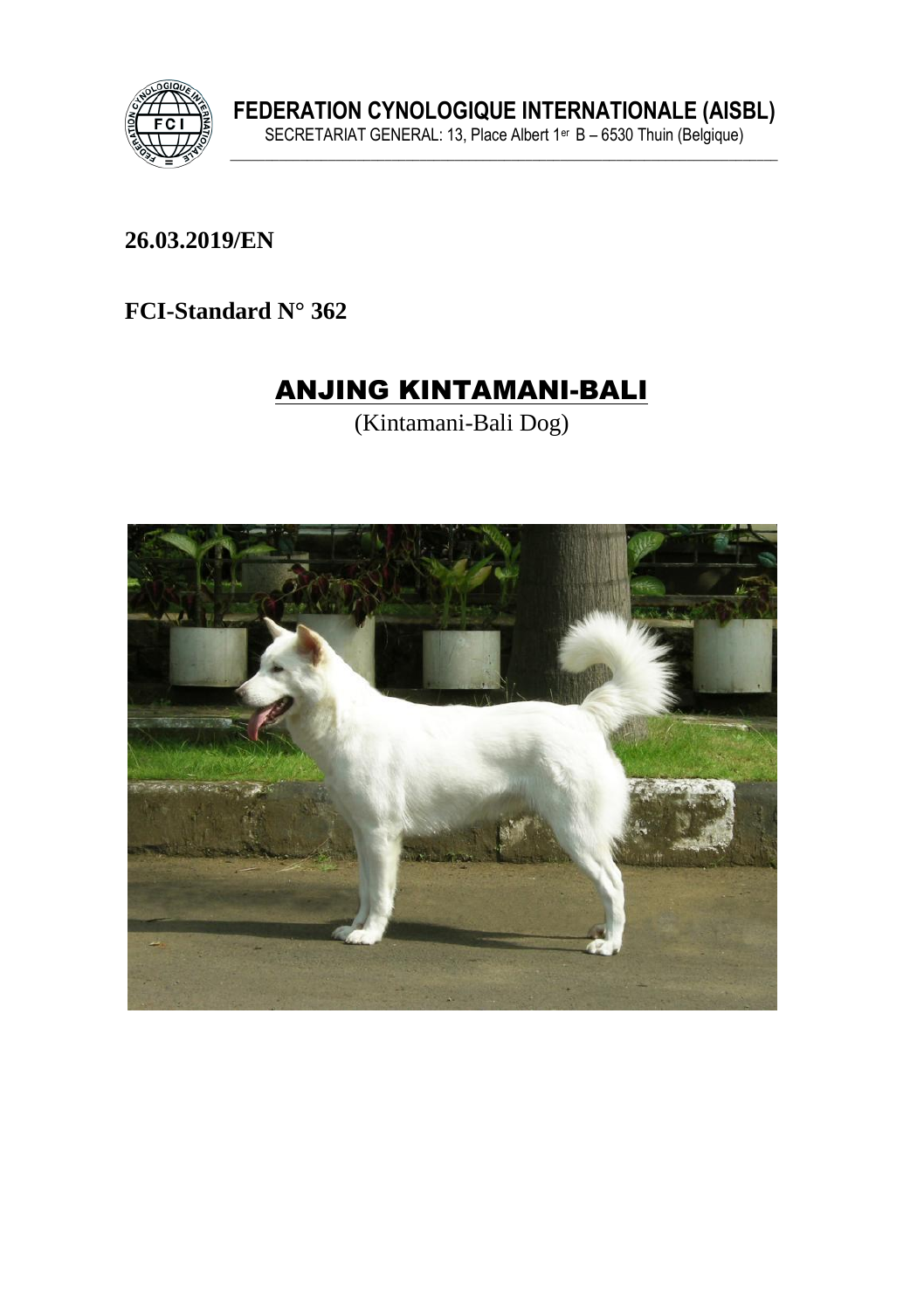**TRANSLATION**: Himpunan Trah Anjing Kintamani-Bali (Kintamani-Bali Dog Club). Official language (EN).

**ORIGIN**: Republic of Indonesia. Sukawana Village, District of Kintamani, Bangli Regency, Bali Province.

#### **DATE OF PUBLICATION OF THE OFFICIAL VALID STANDARD**: 13.06.2018.

**UTILIZATION**: Companion dog.

**FCI-CLASSIFICATION:** Group 5 Spitz and primitive type. Section 5 Asian Spitz and related breeds.

Without working trial.

### **BRIEF HISTORICAL SUMMARY**:

The Kintamani-Bali Dog is a common household pet in Indonesia. This breed is native from the village of Sukawana in the district of Kintamani in Bali. The Kintamani-Bali Dog comes from the region of mountains, vulcanos and forests. The beginning of Kintamani-Bali Dog is still unknown. Very ancient *Lontar Bali*, a traditional Balinese documentation, mentioned about *Kuluk Gembrong* which is believed to be the origin of Kintamani-Bali Dog. In 1985, with the collaboration of the Veterinary Medicine Study Program of Udayana University, the Kintamani-Bali Dog Club of Bali (Pantrab) held its first dog show in Bali. Kintamani-Bali Dog is Republic of Indonesia's national breed and very popular in the country. Kintamani-Bali Dog has spread throughout Indonesia, and is used as a companion. The name of the breed was given after the region of origin of this dog.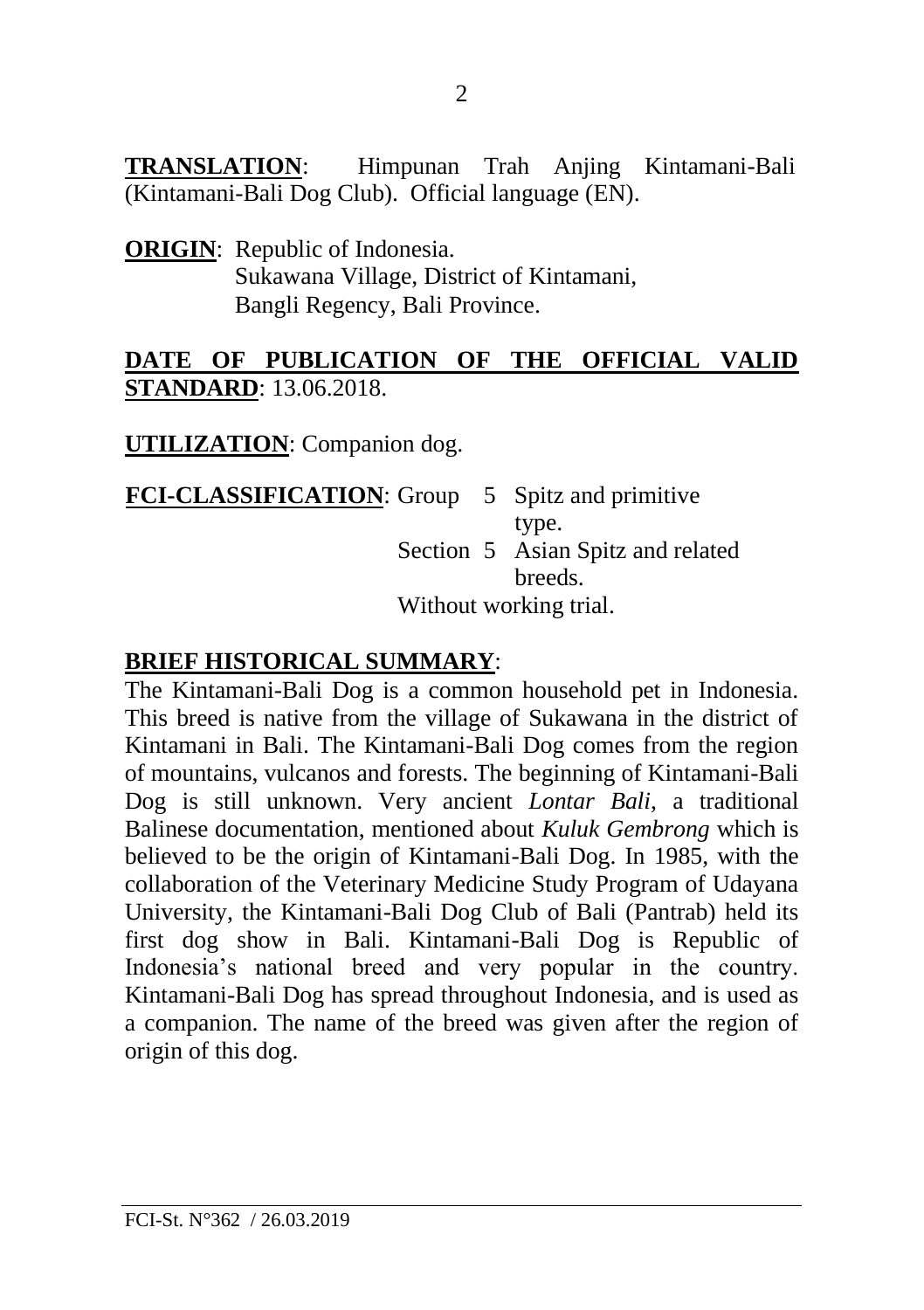# **GENERAL APPEARANCE**:

Well balanced dog with a rectangular body, a wedge shaped head, moderate stop, pricked ears and a sickle tail with a double-coat, harsh outer coat of medium length on the body and shorter on its face.

# **IMPORTANT PROPORTIONS**:

Length of body / Height at withers is 11 : 10. Females can be slightly longer. Depth of chest is half of the height at withers. Length of muzzle / Length of head is 2 : 5. Length of head is 1/4 of body length.

## **BEHAVIOUR / TEMPERAMENT**:

Watchful, intelligent, alert, gentle, loyal and easy to train.

### **HEAD**:

#### CRANIAL REGION:

Skull: The forehead is broad and wedge shaped. Stop: Moderate.

### FACIAL REGION:

Nose: Broad and well developed. On white with biscuit coloured Kintamani-Bali Dog, nose colour is black or brown. Grey colour is permitted. On black, fawn and brindle Kintamani-Bali Dog, nose colour is black. Nose colour may become lighter with the age.

Muzzle: Strong, wedge-shaped and tapering.

Lips: Tight, fully cover-up the lower jaw and dark pigmented.

Jaws / Teeth: Scissor bite with a complete dentition.

Cheeks: Relatively well developed.

**EYES**: Almond-shaped; well set-in horizontal line at the level of stop. Eyes colour is black or brown, with well pigmented eye lids. Other eye colours are considered as undesirable.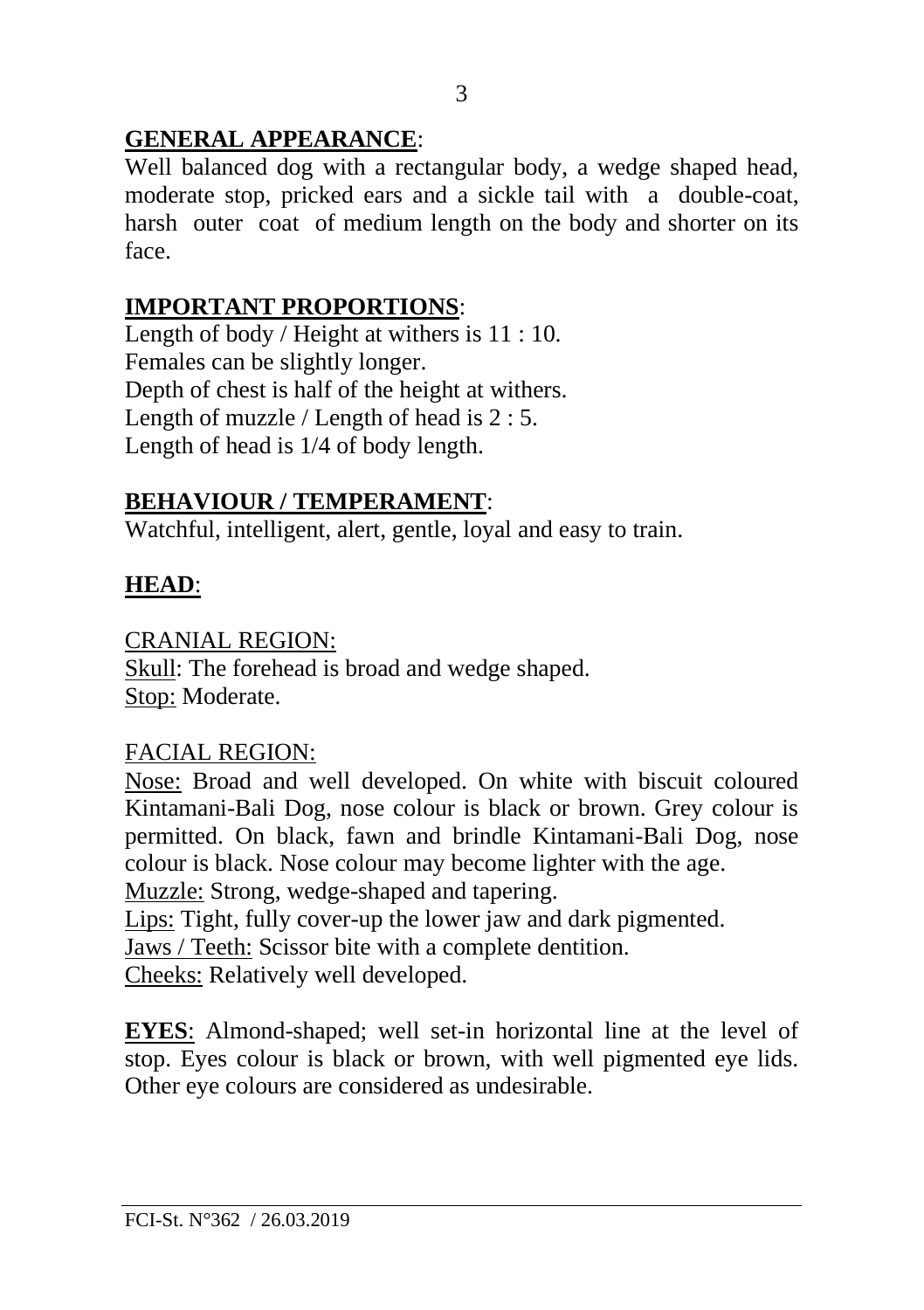**EARS**: Fully erect and triangular in shaped, round-tip and facing front. Set slightly below the top of skull and far apart.

Full erected ears is a must after 12 months of age. Edges of ears are biscuit colour for white coloured Kintamani-Bali Dog.

**NECK**: Well set into the body, strong, well developed muscular, without dewlap.

**BODY**: Rectangular in shape with a leveled top line.

Top line: Level.

Withers: Well developed and smooth floating from the neck.

Back: Straight and strong.

Loin: Broad and muscular.

Chest: Well developed. Moderately sprung rib cage**,** and depth to elbow.

Croup: Broad, of moderate length.

Underline and belly: Slightly tucked up.

# **TAIL**:

Set in low, on the center of croup with full feathered coat. The ideal shape is curved upward moderately. Full curled is allowed. The end of tail should not drop lower than the level of topline.

# **LIMBS**:

### FOREQUARTERS:

General appearance: Shoulder and upper arm are equal in length. Height to elbow is half height at withers. Shoulder: Well layed back. Upper Arm: Broad and strongly muscular. Elbow: Tight. Forearm: Straight and parallel. Carpus (Wrist): Broad. Metacarpus (Pastern): With little inclination. Forefeet: The toes are close set, compact**,** round in shape.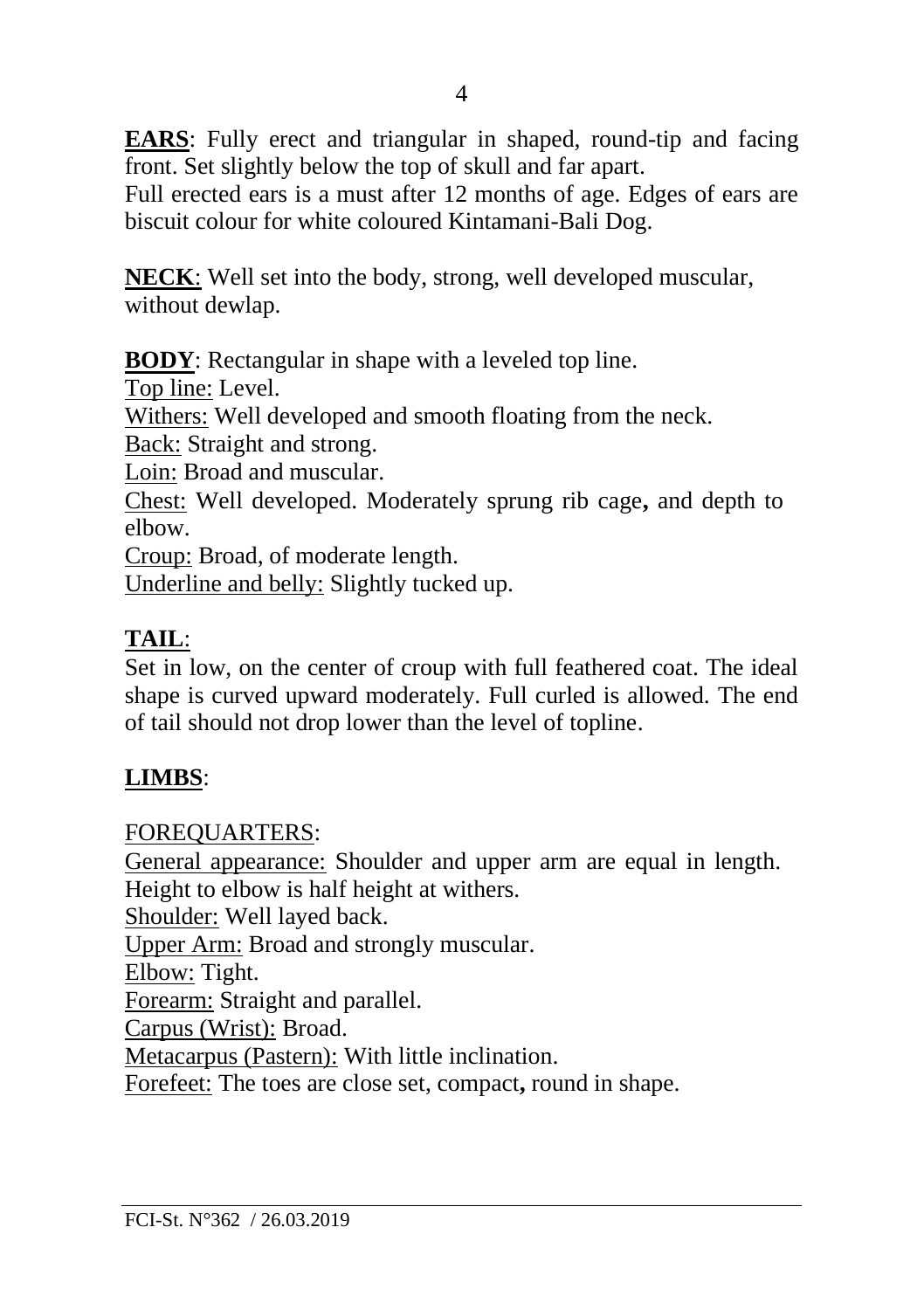# HINDQUARTERS:

General appearance: Well developed, strong and moderately angulated. Parallel when viewed from the rear.

Upper Thigh: Broad.

Stifle (Knee): Moderated angulated, never be too close to the paracentral part of the body.

Lower Thigh: Strong and muscular.

Hock: Medium length and perpendicular to the ground.

Metatarsus (Rear Pastern): Broad, flat when viewed from the side.

Hind feet: The toes are close set, compact**,** and round in shape.

**GAIT / MOVEMENT**: Resilient and light with good reach and drive.

# **COAT**

Hair: Double-coat; soft under-coat is relatively short, harsh outercoat is medium length along the sides of body. The neck and withers are surrounded with long harsh outer-coat. Full-feathered tail. (The longer length outer coat around the neck is called *"BADONG*", and forms a ruff around the neck. The longer coat at withers which extend around the back is called "*BULU GUMBA"*, "BADONG" and "BULU GUMBA" is more visible on the males rather than the females).

Colour: White, black, fawn, and brindle.

White: White with biscuit coloured ear edge. White without biscuit coloured ear edge is accepted but not preferred. Nose is black or brown.

Black: Full black. Small amount of white on the chest, toes and/or at tip of tail is permissible. Nose is black.

Fawn: Fawn comes in various shades, from light fawn to deep red. Black mask is preferred. Nose is black. Small amount of white on the chest, toes or tip of tail is allowed.

Brindle: Fawn background of various shades from light fawn to deep red as base colour, with dark or black stripes. Black mask is preferred. Nose is black. Small amount of white on the chest, toes or tip of tail is allowed.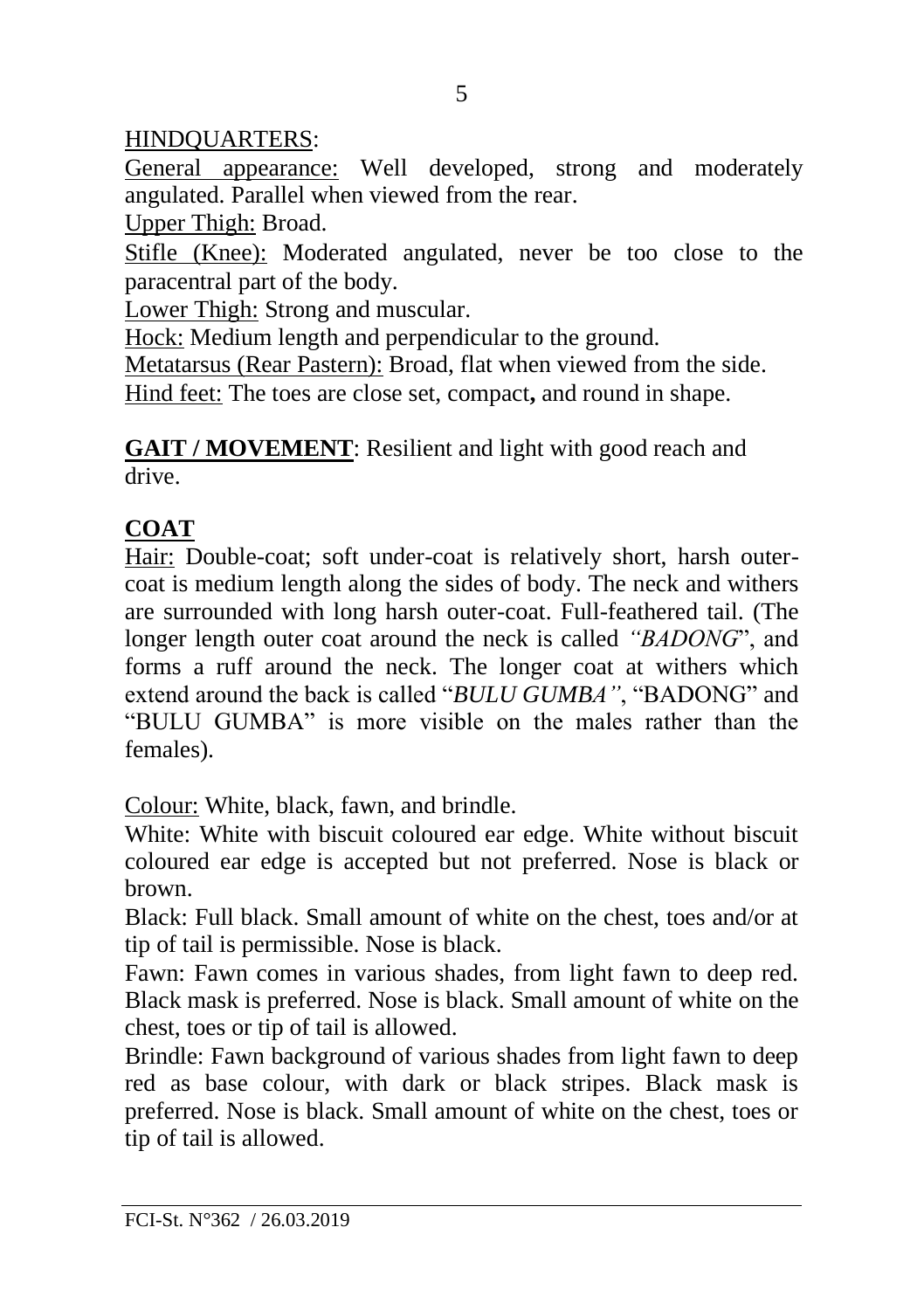### **SIZE AND WEIGHT**:

|  | Height at withers: Males: 49 - 57 cm. Preferred at 53 cm. |
|--|-----------------------------------------------------------|
|  | Females: 44 - 52 cm. Preferred at 48 cm.                  |
|  |                                                           |

| Weight: | Males: 15 - 18 kg.   |  |
|---------|----------------------|--|
|         | Females: 13 - 16 kg. |  |

#### **FAULTS**:

Any departure from the foregoing points should be considered a fault and the seriousness with which the fault should be regarded should be in exact proportion to its degree and its effect upon the health and welfare of the dog.

- Lack of sexual demorphism.
- Any missing tooth (except PM1 and/or M3)
- Eyes too light in colour.

### **SEVERE FAULTS**:

• Curled-tail which drops below the topline.

### **DISQUALIFYING FAULTS**:

- Aggressive or overly shy dogs.
- Any dog clearly showing physical or behavioural abnormalities.
- Overshot or undershot.
- Thin coat on tail
- Ears not erect at 12 months and older.
- Unpigmented eye lids.
- Any other colour not mentioned in this standard.

**N.B.**

- Male animals should have two apparently normal testicles fully descended into the scrotum.
- Only functionally and clinically healthy dogs, with breed typical conformation should be used for breeding.